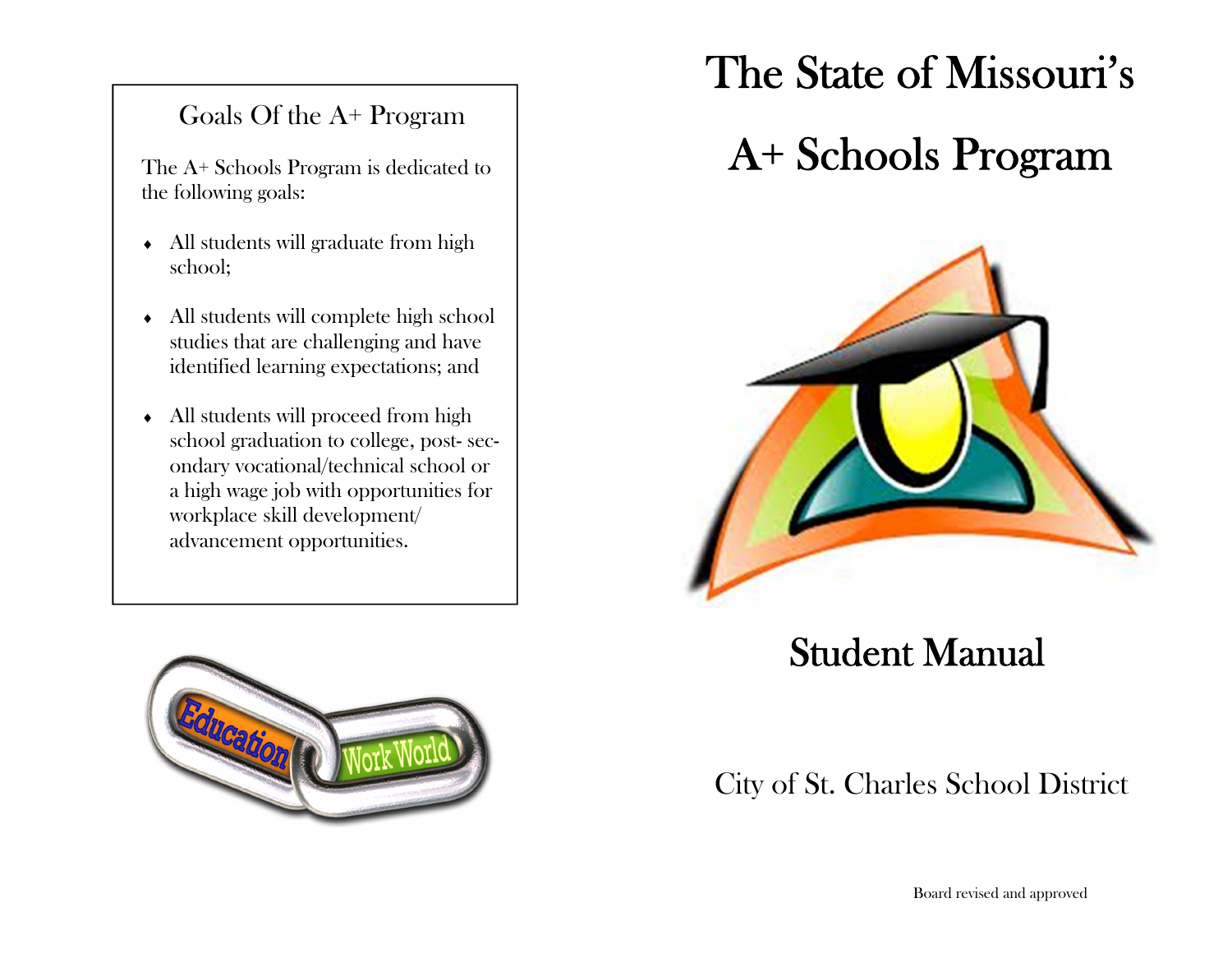#### PURPOSE

 In an effort to enhance educational opportunities for high school students, the Missouri State Legislature established the Outstanding Schools Act (OSA) of 1993 which includes the provisions of the A+ School Program. Since being designated as A+ Schools, St. Charles High School and St. Charles West graduates who meet specific A+ criteria are eligible to receive reimbursement for tuition and general fees subject to legislative appropriation to attend any public community college, vocational, or technical school in the state of Missouri.

 The purpose of this manual is to provide students, parents, faculty and staff with the guidelines and polices of the A+ Schools Program. It is the responsibility of the City of St. Charles School District to follow these policies and to ensure A+ Schools designation is maintained. Accurate certification of students is crucial to the integrity of the program and A+ School designation. It is the responsibility of the students and parents to read this manual carefully to understand all the guidelines and regulations before signing the Students Participation Agreement.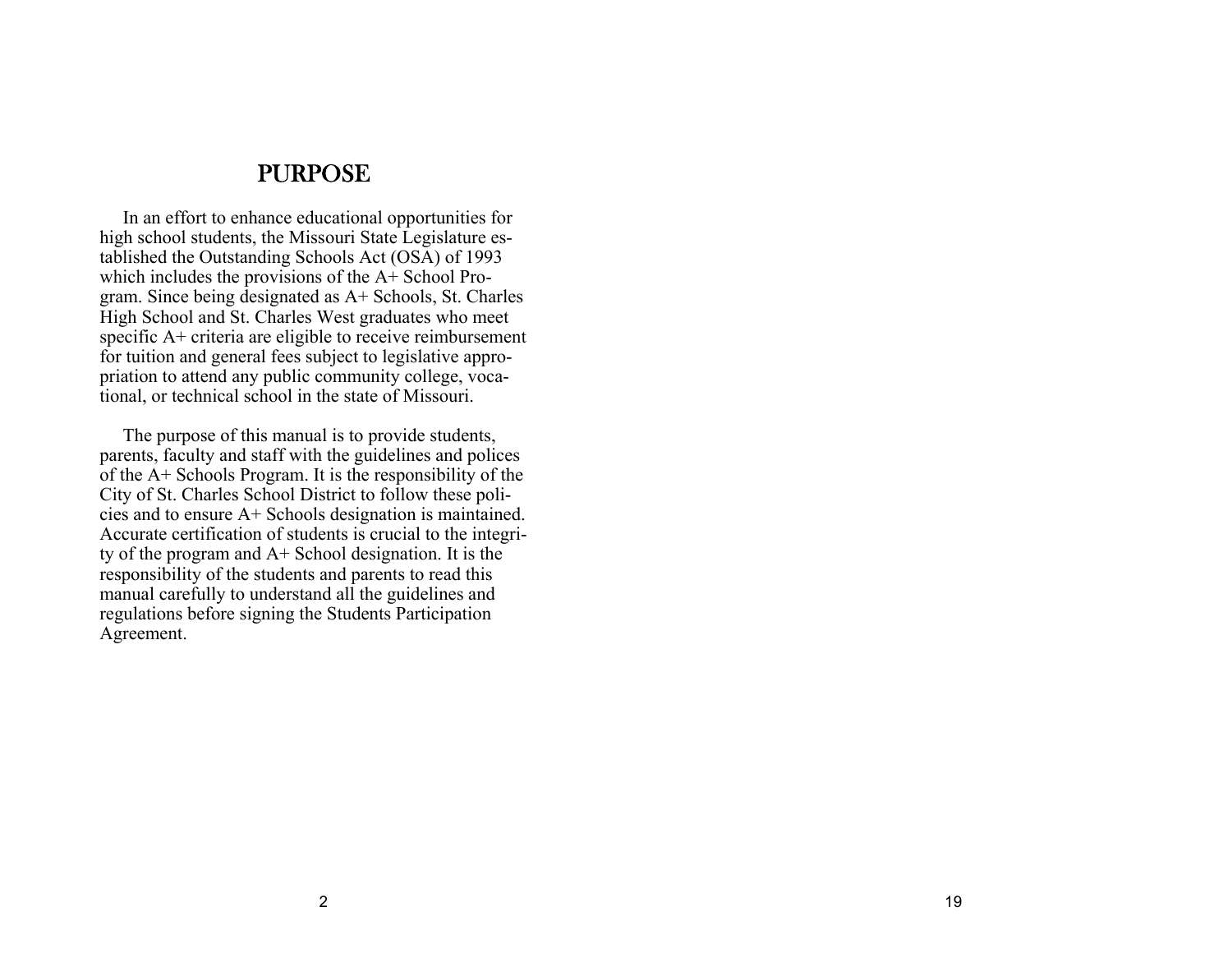| <b>St. Charles High High School</b><br>725 North Kingshighway<br><b>St. Charles, MO 63301</b><br>$(636)$ 443-4100   | <b>Table of Contents</b>                                                            |                                 |
|---------------------------------------------------------------------------------------------------------------------|-------------------------------------------------------------------------------------|---------------------------------|
|                                                                                                                     | <b>Student Incentive</b>                                                            | 4                               |
| Mr. Jeff Walker, Principal                                                                                          | <b>Student Eligibility</b>                                                          | 5                               |
| Mr. Jeff Thorne, A+ Coordinator                                                                                     | $A+$ Requirements<br><b>Student Enrollment</b>                                      | 6                               |
| <b>St. Charles West High School</b><br>3601 Droste Road                                                             | <b>Grade Point Requirement</b><br>Algebra I End of Course Exam<br>Good Faith Effort | $\frac{7}{7}$<br>$\overline{7}$ |
| <b>St. Charles, MO 63301</b><br>$(636)$ 443-4200                                                                    | Attendance Requirement<br>Tutoring/Mentoring Requirement                            | $\,8\,$<br>9                    |
| Dr. Scott Voelkl, Principal                                                                                         | Policies—Tutoring/Mentoring Program<br>Citizenship Requirement<br>Drugs/Alcohol     | $10\,$<br>11<br>12              |
| Mrs. Angela Syron, A+ Coordinator                                                                                   | <b>Immediate Removal</b><br>Probation                                               | 12<br>13                        |
| <b>School District of the City of St. Charles</b><br><b>Administrative Offices</b><br><b>400 North Sixth Street</b> | Receiving A+ Status<br>Monitoring of A+ Status<br>Notification of A+ Status         | 14<br>14                        |
| <b>St. Charles, MO 63301</b><br>$(636)$ 443-4000                                                                    | <b>Appeal Process</b>                                                               | 15                              |
|                                                                                                                     | <b>Ongoing Eligibility</b>                                                          | 16                              |
| Dr. Danielle Tormala<br><b>Associate Superintendent-Curriculum</b>                                                  | Reference                                                                           | 17                              |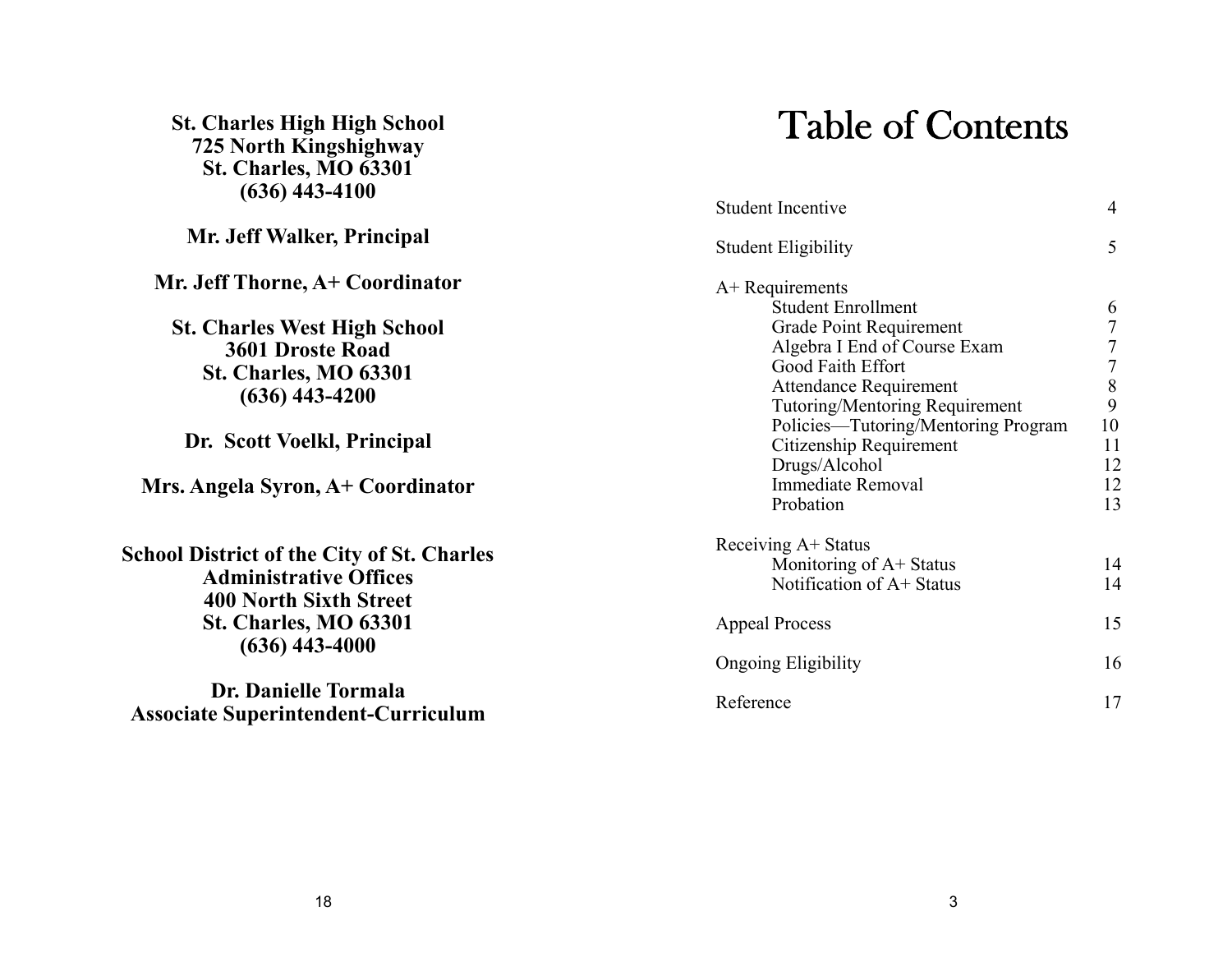St. Charles High and St. Charles West High School have been designated A+ Schools. Qualified students graduating from these high schools will be eligible to receive the following:

**Tuition and general fees (subject to legislative appropriation) to attend any public community college, vocational, or technical school in the State of Missouri for two years.**

- The tuition incentives will be available only after the student has made a documented effort to first secure all available post-secondary student financial assistance funds that do not require repayment.
- The tuition incentives will only be made available to reimburse the unpaid balance of the cost of tuition and general fees after available federal post secondary student financial assistance funds have been applied to those costs.
- Students will be eligible to receive the above incentive if they maintain a 2.5 GPA in the post-secondary setting.
- ٠ Students must use their A+ tuition reimbursement at a community college or a public vocational/technical school within *forty-eight (48) months* of graduation from the St. Charles School District.
- Graduates entering into active service to any branch of the armed forces may apply for deferment of scholarship eligibility ensuring they receive 48 months of eligibility at the end of their military service. To apply, please reference the MDHE website.
- $\bullet$  To be eligible for the financial incentives of the A+ Schools Program (tuition and general fees), a student

# Reference

### **Websites:**

Missouri Department of Higher Education dhe.mo.gov

Free Application for Federal Student Aid (FAFSA) fafsa.com

Selective Service sss.gov

Department of Elementary and Secondary Education for Missouri (DESE) dese.mo.gov

### **Phone Numbers:**

St. Charles Community College (SCCC) 636-922-8000

SCCC A+ information 636-922-8269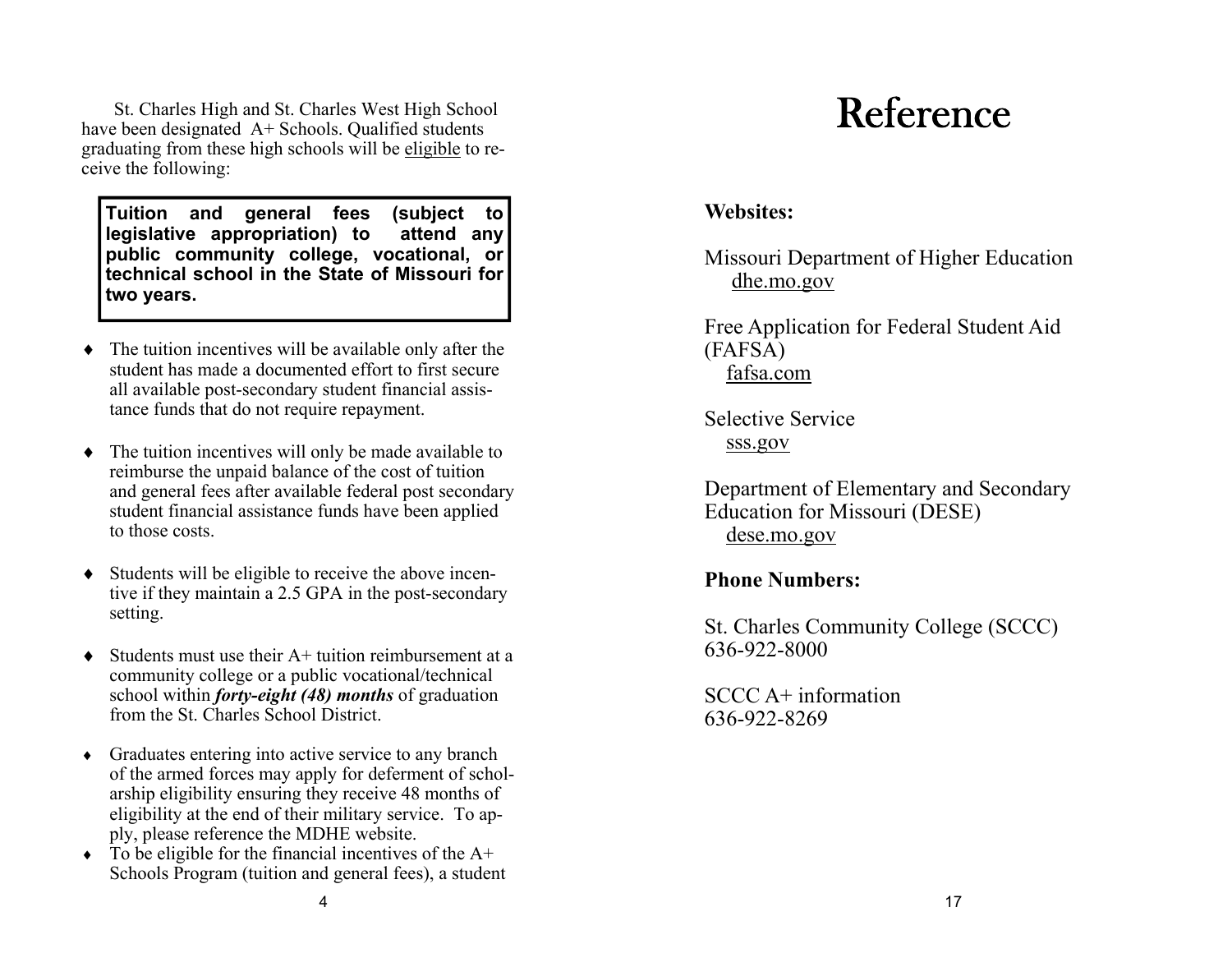# Ongoing Eligibility

• Students who qualify for A+ financial assistance must enroll full time and attend one of the following eligible institutions:

- 1. Public community college.
- 2. Public vocational or technical school that has received reimbursement under RSMo 160.545.7 prior to Aug. 28, 2008.
- 3. Private vocational or technical school that is a member of the North Central Association, is accredited by the Higher Learning Commission as of July 1, 2008, and maintains such accreditation. The school must also be designated as a 501c3 nonprofit organization under the Internal Revenue Code of 1986.

• Students must maintain a cumulative 2.5 GPA to be eligible for the financial incentive.

• Students must make a good faith effort each year to first secure all available federal financial aid (FAFSA).

• All individuals required to register under the Military Selective Service Act must show proof of registration to be eligible for state-supported scholarships, programs for financial assistance for postsecondary education or loans insured by any state agency.

• A+ eligible students must be a U.S. citizen or permanent resident.

## Student Eligibility

must be certified as an  $A+$  student by his/her high school. To qualify, the student must meet the following criteria by graduation day:

- ◆ Enter into a written agreement with his/her high school prior to graduation and have attended an A+ school for at least two years.
- Graduate from high school with a cumulative grade point average of 2.5 or higher.
- Successfully complete the Algebra I EOC with a score of proficient or advanced or a higher level DESE approved end-of-course exam in mathematics.
- Have at least a 95% attendance record for the fouryear period.
- ◆ Perform 50 hours of unpaid tutoring or mentoring of students through Students as Mentors (SAM).
- Maintain a record of good citizenship and avoidance of the unlawful use of drugs, alcohol and tobacco.

### STUDENT ENROLLMENT

Students are encouraged to enroll in the program prior to or early in their sophomore year.

• The student must be enrolled at St. Charles High School or St. Charles West High School and/or another designated A+ high school for at least 2 years prior to graduation from an A+ designated high school.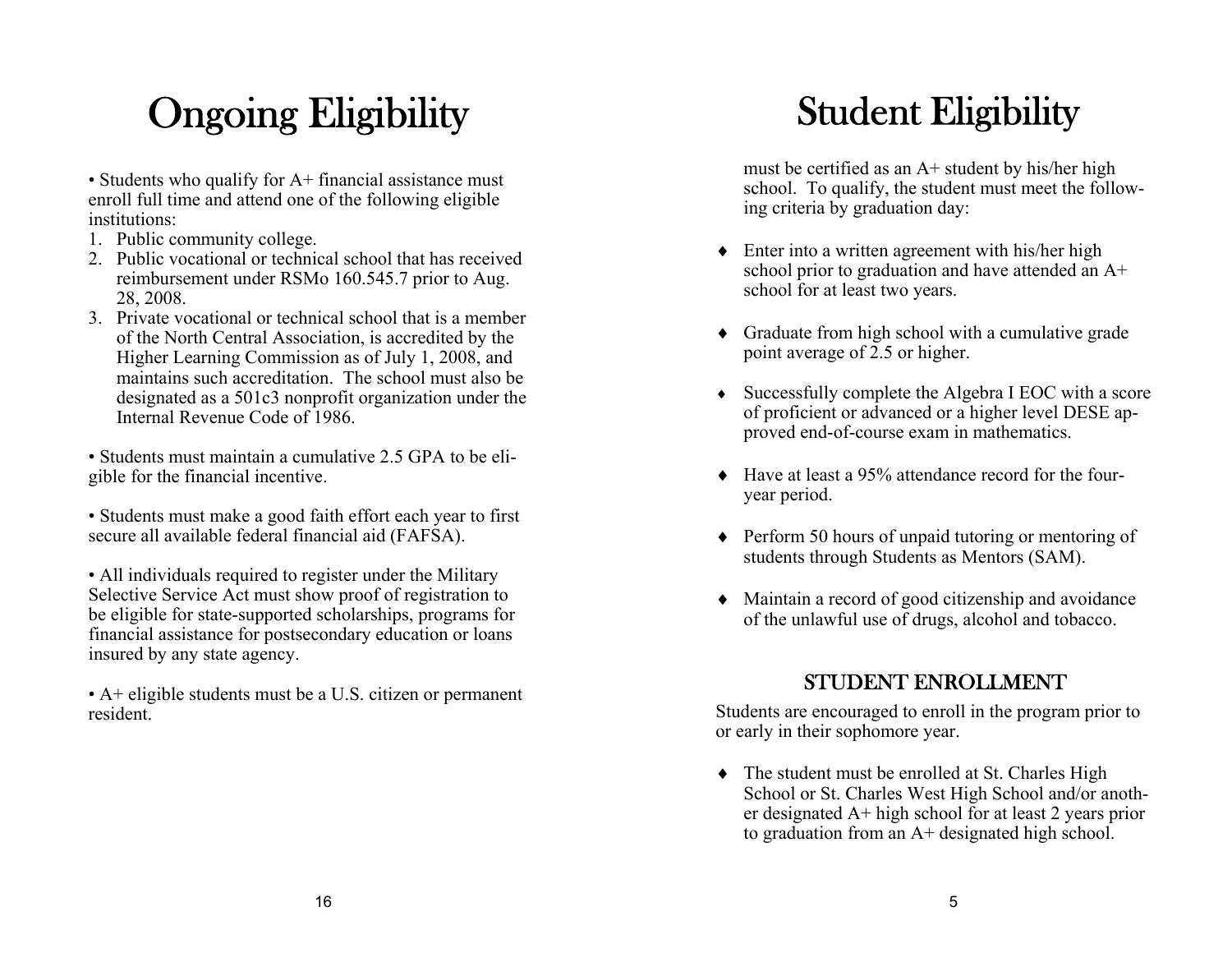# A+ Requirements

- $\blacklozenge$  An A+ School Agreement (Student Statement of Intent to Participate) must be completed with all appropriate signatures.
- ٠ Anyone registering for and requesting A+ incentives must meet all criteria dating back to the beginning of their freshmen year. This includes students who attended another high school during their freshmen year and transferred to St. Charles High School or St. Charles West High School.
- $\bullet$  Students who are active duty military dependents and students who are dependents of retired military personnel who relocate to Missouri within one year of the date of retirement from active duty are excused from this provision if the student attends a designated A+ school in the school year immediately preceding graduation and has met all other eligibility requirements.
- $\bullet$  *In addition to the preceding eligibility requirements The Missouri Department of Higher Education may impose additional requirements prior to the distribution of funds.*

### GRADE POINT REQUIREMENT

The student must graduate from high school with a minimum cumulative grade point average of 2.5 on a 4.0 scale. The official transcript will document and certify that the grade point requirement has been met.

# A+ Appeal Procedure

**A student (and/or parent) has the right to appeal when he/she becomes ineligible for the A+ financial incentive. In cases of appeal, the student must notify the A+ Coordinator in writing of his/her intent to appeal. The A+ Coordinator shall then convene an Appeals Committee meeting for consideration of the appeal within ten (10) school days. The Committee shall hear the appeal and return its decision to the student (and parent) within five (5) days of the meeting. The following outlines the appeal process:** 

- **Students/parents will have 30 days from the receipt of a progress report or disqualification letter to appeal a decision. Anyone making an appeal must use the "Appeal Form" available in the A+ Office.**
- **The basis of the appeal must be submitted in writing through the office of the A+ Coordinator. The students/ parents may make the appeal in writing or make a presentation before the A+ Appeals Committee.**
- ٠ **Upon receiving a written appeal, the A+ Coordinator will convene the A+ Appeals Committee composed of the following:** 
	- **1) High School Principal**
	- **2) A+ Coordinator \***
	- **3) Director of Guidance**
	- **4) Students As Mentors Teacher**
	- **5) Student's Counselor**
	- **6) Disciplinary Principal.**

 **After the A+ Appeals Committee reaches a decision, the A+ Coordinator will notify the student/parent by letter. Any and all appeals will be conducted following policies set by the Board of Education** 

**\* The A+ Coordinator will act as facilitator and a nonvoting member of the Appeals Committee.** 

 **(For Citizenship Appeals see Page 11)**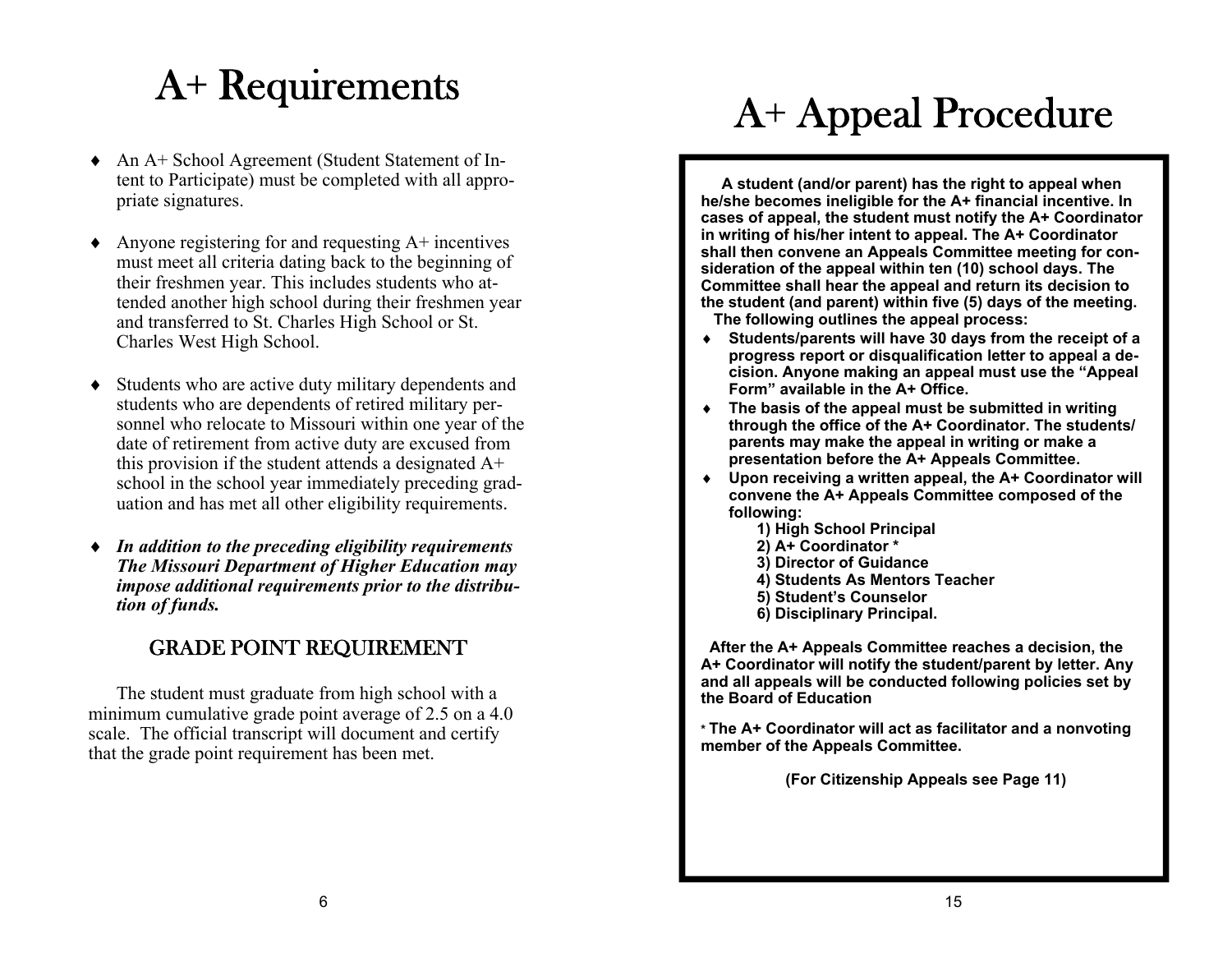### Receiving A+ Status

### MONITORING OF A+ STATUS

Following the end of each semester, students who are participating in the A+ Program will receive a letter reporting their progress in each of the required areas. Any questions or concerns about the information reported should be directed to the A+ Coordinator. (See appeal procedure, page 15).

### NOTIFICATION OF A+ STATUS

The  $A+$  Coordinator will review all records of  $A+$  students, and names of eligible students will be submitted to the principal and Guidance Office for official certification upon graduation. A final A+ designation letter will be mailed to all graduates after commencement. Students receiving the A+ designation will have a notation on their official academic transcript.



### ALGEBRA I END OF COURSE EXAM

The student must have achieved a score of proficient or advanced on the Algebra I end-of-course exam or a higher level DESE approved end-of-course exam in the area of mathematics. Students who are unable to complete this requirement may be given an opportunity to retake the Algebra I EOC. Students not meeting this criteria may also qualify by achieving a qualifying score on the math subtest of the ACT. **Qualifying scores and the required coordinating GPA will be set annually by the MDHE.**

### GOOD FAITH EFFORT

- $\bullet$  The FAFSA form is available online at www.fafsa.ed.gov. Parents are encouraged to apply as soon as possible after January 1st of the student's senior year. Early graduates must complete the FAFSA for the previous year as well.
- Tuition incentives will only be awarded to reimburse the unpaid balance of the cost of tuition and general fees after available federal post-secondary student financial assistance funds have been applied to these costs.

#### ATTENDANCE REQUIREMENT

To be eligible for the  $A+$  School incentive, a student must have a 95% accumulated attendance record during high school. **Students are expected to attend school regularly and to be on time for classes.** Therefore, the student will acquire the habits of punctuality, self-discipline, and responsibility. A student who does not meet the 95% attendance requirement **will not** be eligible for the A+ Financial Incentive. The following attendance guidelines are required of all students participating in the  $A+$  Program: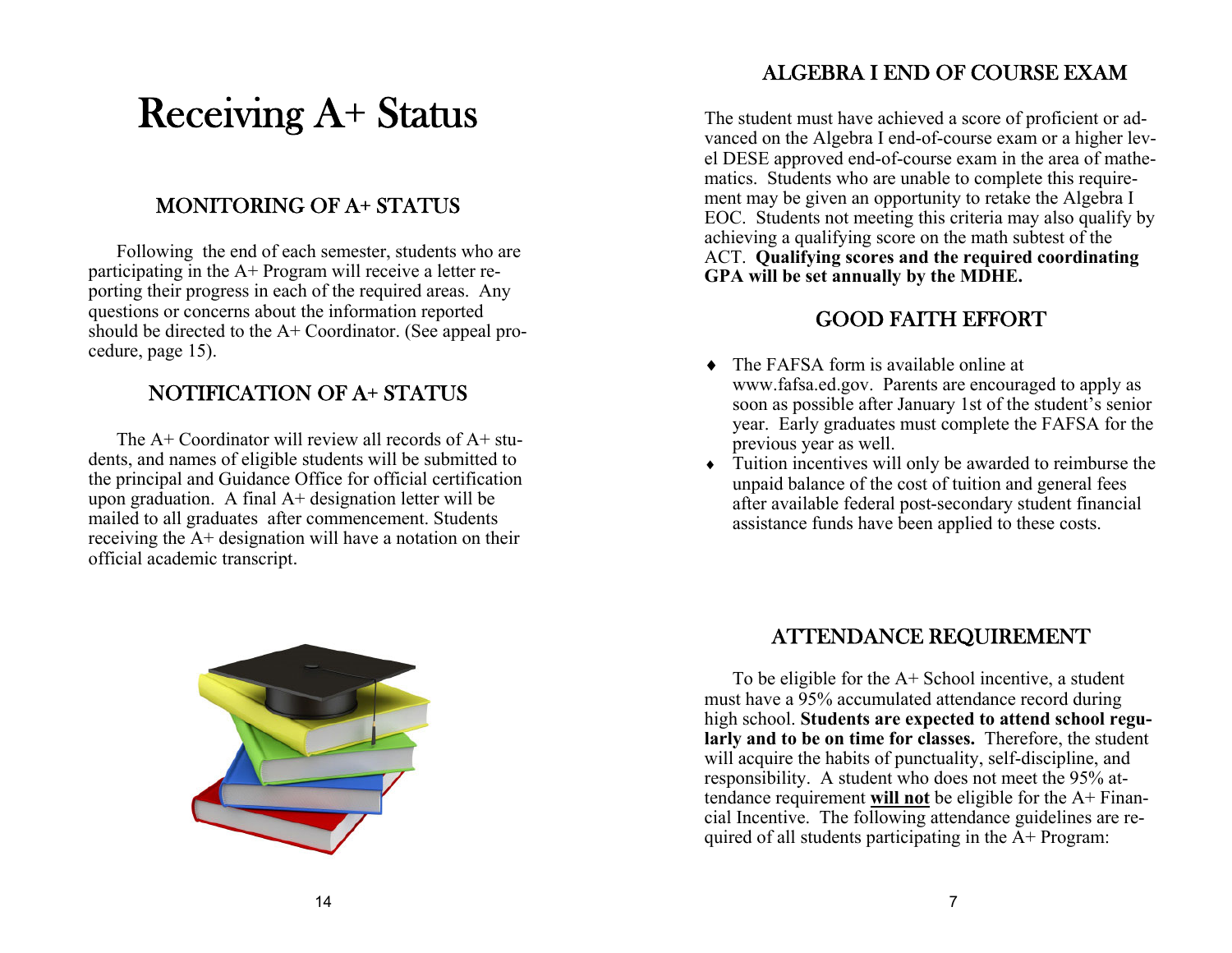- A cumulative attendance record will be kept from the beginning of the A+ student's freshman year until graduation.
- The high school attendance office keeps the official record of attendance. Students attending Lewis and Clark Career Center have their attendance reported daily and their records maintained in the high school attendance office.
- Cumulative attendance information from the official school attendance office will be given to the A+ School Coordinator at the beginning of each semester.
- Parents, guardians, and students will be provided information that includes the student's attendance records at the end of each semester.

*Students experiencing a catastrophic medical situation may appeal those days to the A+ Coordinator.* Ongoing treatment due to extended illnesses will be reviewed on an as needed basis. A completed appeal form and doctor's documentation, for validation, is required for the appeal to be considered. Undocumented absences due to illness will not be approved for appeal. See A+ Attendance Appeal Procedure, page 15.

### TUTORING/MENTORING REQUIREMENT

To qualify for the A+ Incentive, students must perform 50 hours of unpaid tutoring/mentoring of students. Students seeking the A+ Incentive must meet the following qualifications prior to beginning a tutoring/mentoring experience:

٠ Have good citizenship status and a signed A+ partici-

There are always consequences to your actions. Before you act, make sure you're prepared for them.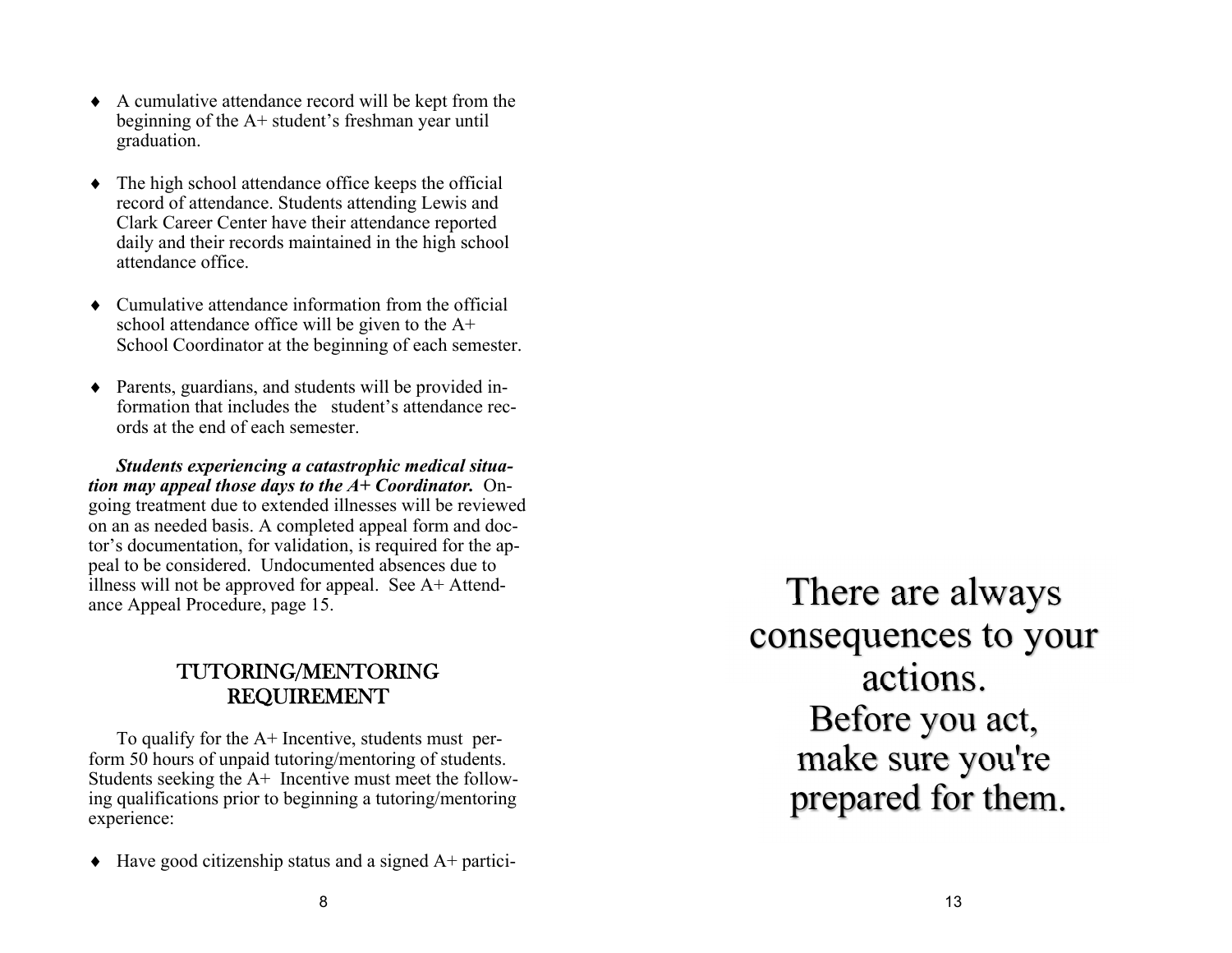- Criminal Activity as defined by the Safe Schools Act
- $\bullet$ Assault on a student
- $\bullet$ Intimidation of staff
- ٠ Physical threat to staff
- $\bullet$ Vandalism/theft
- False fire alarm/bomb threats and misuse of emergency equipment
- Serious sexual misbehavior/exposure
- $\blacklozenge$ Possession of dangerous items
- ◆ Dangerous behavior

### PROBATION:

**Any disciplinary offense based on the Student Code of Conduct (other than an offense that causes automatic removal from the program) that results in a student receiving either a Saturday Campus, In-School Suspension or Out-of-School Suspension will result in the student being placed on probation.** 

Disciplinary probation is used with the understanding that even the best student makes mistakes. **Receiving the A+ Incentive is an honor and should be treated as such.** 

**Students receiving a third disciplinary action resulting in Saturday Campus, In-School Suspension, or Out-of-School Suspension will be removed from the A+ Program.** 

pation agreement.

- Complete SAMs application process.
- Commit to 50 hours of service by completing the Students as Mentors (SAMs) class.
- Sign a contractual agreement specifying rules and regulations.
- Provide own transportation and waive school liability.

### POLICIES OF THE TUTORING/MENTORING PROGRAM:

- Tutoring/mentoring must be school sponsored. The Students as Mentors class (SAM) meets this requirement.
- **Students must attend a mandatory training session held prior to the beginning of their designated SAMs semester.**
- An official attendance sheet with tutoring/mentoring hours must be accurately kept by the student and signed by the school official in charge of the student. It must be turned in at the end of the semester in which the tutoring/ mentoring takes place.
- Tutoring/mentoring may be done during the school year

#### **NO FINANCIAL REMUNERATION MAY BE ACCEPTED FOR TUTORING/MENTORING.**